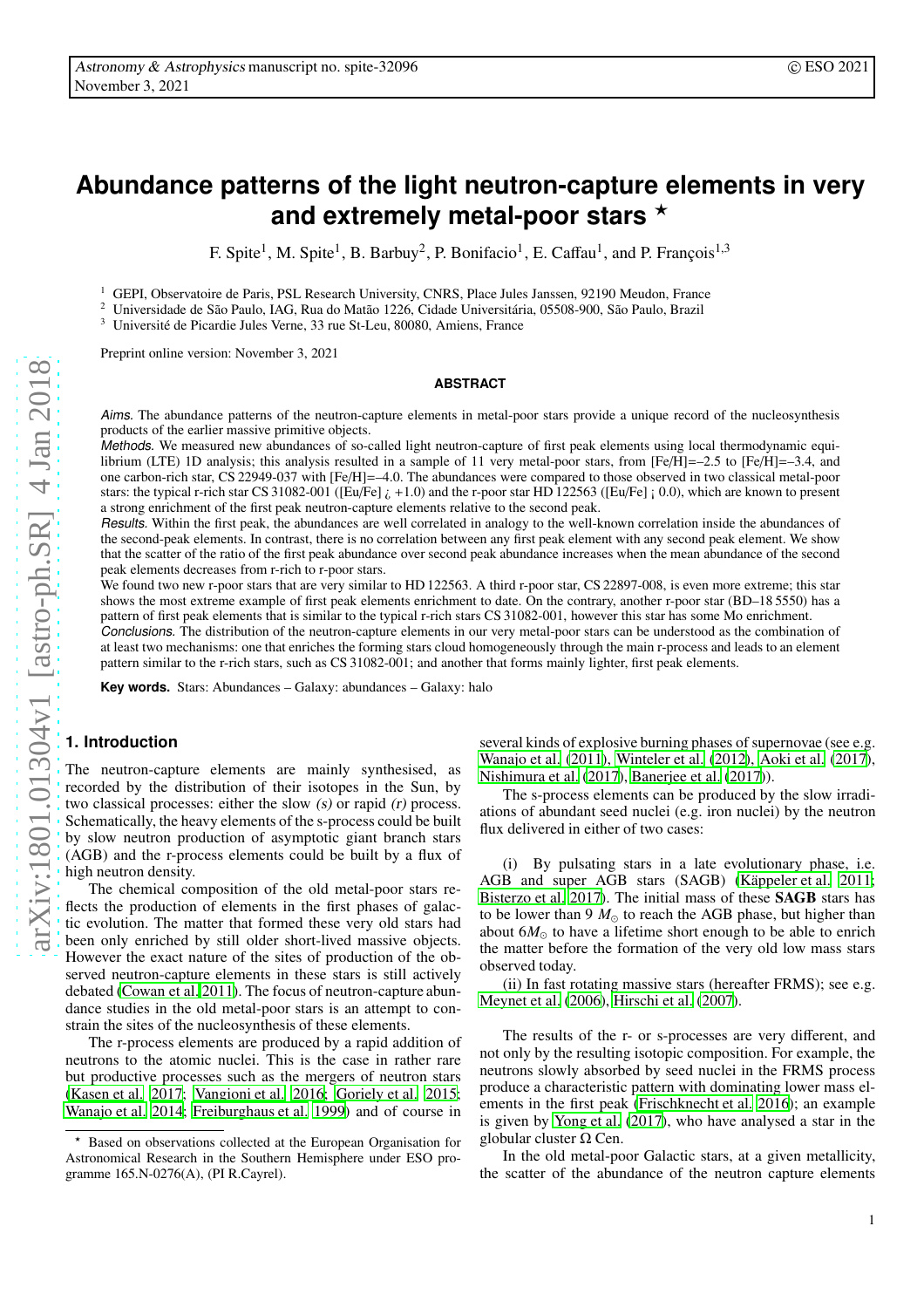relative to iron  $[X/Fe]^1$  $[X/Fe]^1$ , is huge (compared to the low scatter of other element ratios such as [Ca/Fe]), as noted for example by François et al. (2007); [Spite & Spite](#page-9-18) [\(2014\)](#page-9-18). Some stars are very rich in neutron-capture elements; these are called r-rich stars if  $[Eu/Fe]$ ; 0.3, but others, at the same metallicity, are r-poor with  $[Eu/Fe] \ll 0.0$ . It has been shown that the pattern of the element abundances in the r-rich stars is characteristic of the classical r-process, (see for example [Cowan et al. 2011\)](#page-9-0). But the pattern of the elements of the second peak (56  $\le Z \le 70$ ), is rather similar in r-rich and r-poor stars (see also [Cowan et al. 2011\)](#page-9-0).

On the contrary, the abundance pattern of the light neutroncapture elements  $(32 \div 7)$   $\overline{z}$   $\overline{z}$   $\overline{z}$   $\overline{z}$   $\overline{z}$   $\overline{z}$   $\overline{z}$   $\overline{z}$   $\overline{z}$   $\overline{z}$   $\overline{z}$   $\overline{z}$   $\overline{z}$   $\overline{z}$   $\overline{z}$   $\overline{z}$   $\overline{z}$   $\overline{z}$   $\overline{z}$   $\overline{z}$   $\overline{z}$   $\overline$ different in the r-rich and the r-poor stars. Compared to the classical r-rich metal-poor stars (for example CS 31082-001 [\(Hill et al. 2002](#page-9-19); [Siqueira Mello et al. 2013\)](#page-9-20) or CS 22892-052 [\(Sneden et al. 2003\)](#page-9-21), some very metal-poor (VMP) stars such as HD 122563 [\(Honda et al. 2006,](#page-9-22) [2007;](#page-9-23) [Montes et al. 2007\)](#page-9-24) present a strong excess of light neutron-capture elements (see also: François et al. 2007; [Peterson 2011,](#page-9-25) [2013\)](#page-9-26).

The behaviour of the second peak elements and light neutron-capture elements Sr, Y, Zr (first peak elements with Z=38, 39, and 40) were presented for a homogeneous sample of old, very, and extremely metal-poor (EMP) stars by François et al. (2007). These stars were studied in the context of the ESO Large Programme "First Stars" (hereafter LP First Stars); see [Cayrel et al.](#page-9-27) [\(2004\)](#page-9-27) and [Bonifacio et al.](#page-9-28) [\(2009\)](#page-9-28). The aim of the present paper is an attempt to determine in the same stars and the behaviour of the intermediate first peak elements from Mo to Ag  $(Z=42$  to 47), when possible.

#### **2. Observational data**

The spectral lines of the light neutron-capture elements measured in this work are all located in the near UV between 338 and 390 nm. The spectra were obtained with the Very Large Telescope (VLT) and the spectrograph UVES [\(Dekker et al.](#page-9-29) [2000](#page-9-29)) as part of the LP First Stars. The resolving power *R* was close to 47000 and the spectra were reduced using the UVES context [\(Ballester et al. 2000\)](#page-9-30); more information can be found in [Cayrel et al.](#page-9-27) [\(2004\)](#page-9-27).

Generally, in VMP and EMP stars, only the abundances of the first peak elements Sr, Y, and Zr appear in the literature because the rather strong spectral lines of these elements are observable in the visible domain; there are few measurements of the abundance of the heavier first peak elements Mo, Ru, Pd, and Ag because the absorption lines of these elements are located in the less accessible near UV domain (see [Hansen & Primas](#page-9-31) [2011](#page-9-31); [Hansen et al. 2012,](#page-9-32) [2014;](#page-9-33) [Aoki et al. 2017\)](#page-9-8). In the 12 giant stars we studied, it was possible to measure the abundance of these elements for the first time because the spectrograph UVES is very efficient in the near UV and the S/N of the spectra, even in this region, was rather good. In Table [1](#page-1-1) we give the S/N of the spectra measured at 385 nm. Because of line crowding, it is not possible to measure the S/N at lower wavelengths with precision, but from the ESO exposure time calculator of UVES, for the kind of stars here studied, the S/N is about four times less at 340 nm.

<span id="page-1-1"></span>Table 1. For each star column 2 the S/N of the mean spectrum measured at 385 nm and in column 3 to 6 the parameters of the adopted models are listed.

| Object       | S/N(385nm) | $T_{\rm eff}$ | $\log q$ | V <sub>t</sub> | [M/H]  |
|--------------|------------|---------------|----------|----------------|--------|
| HD 2796      | 280        | 4950          | 1.5      | 2.1            | $-2.5$ |
| HD 186478    | 190        | 4700          | 1.3      | 2.0            | $-2.6$ |
| BD-185550    | 210        | 4750          | 1.4      | 1.8            | $-3.0$ |
| BS 17569-049 | 125        | 4700          | 1.2.     | 1.9            | $-2.9$ |
| CS 22873-055 | 135        | 4550          | 0.7      | 2.2.           | $-3.0$ |
| CS 22873-166 | 130        | 4550          | 0.9      | 2.1            | $-3.0$ |
| CS 22896-154 | 125        | 5250          | 2.7      | 1.2.           | $-2.7$ |
| CS 22897-008 | 155        | 4900          | 1.7      | 2.0            | $-3.4$ |
| CS 22949-037 | 135        | 4900          | 1.5      | 1.8            | $-4.0$ |
| CS 22953-003 | 150        | 5100          | 2.3      | 1.7            | $-2.8$ |
| CS 22966-057 | 100        | 5300          | 2.2.     | 1.4            | $-2.6$ |
| CS 29518-051 | 190        | 5200          | 2.6      | 1.4            | $-2.7$ |

#### **3. Abundance analysis**

A classical analysis of the spectra was carried out using OSMARCS model atmospheres (e.g. [Gustafsson et al. 1975](#page-9-34), [2003,](#page-9-35) [2008\)](#page-9-36). The synthetic profiles were computed using the local thermodynamic equilibrium (LTE) spectral line analysis code turbospectrum [\(Alvarez & Plez 1998;](#page-9-37) [Plez 2012\)](#page-9-38). The atmospheric parameters (Table [1\)](#page-1-1) were taken from [Cayrel et al.](#page-9-27) [\(2004](#page-9-27)). Examples of fits of neutron capture element profiles are shown in Fig. [1.](#page-2-0)

In Tables [2](#page-3-0) and [3](#page-4-0) we list the abundances of the neutroncapture elements of the first peak with the abundances of Ba and Eu taken from François et al. (2007). One of these stars, CS 22949-037 [\(Depagne et al. 2002](#page-9-39)), is a peculiar star; it is EMP, but C-rich and r-poor. The abundances of Eu and Sm given in [Depagne et al.](#page-9-39) [\(2002\)](#page-9-39) are only upper limits, and Ba is the only second-peak element whose abundance could be measured in this star.

The absorption line of Ag at 338.2 nm is severely blended in the spectrum by a line of the NH molecule at practically the same wavelength. This NH line is relatively strong in the mixed (evolved) giants, where a mixing occurs between the atmosphere and the H-burning layer where C is converted into N by the CNO cycle. In order to have the best representation of the NH band in this region, it is necessary to use the abundance of nitrogen deduced from the NH band and not the CN band, since the abundance of N (deduced from the CN molecule) is, in these stars, systematically lower by about 0.4 dex than the abundance deduced from the NH molecule [\(Spite et al. 2005\)](#page-9-40). In any case, the abundance of Ag is very uncertain in such N-rich stars where the contribution of Ag to the absorption feature is small (Fig. [1,](#page-2-0) bottom panel) .

In Table [3](#page-4-0) we give the abundances of these elements relative to iron. The solar abundances adopted for these computa-tions are from [Lodders et al. \(2009](#page-9-41)). In François et al. (2007) the solar abundances of [Grevesse & Sauval](#page-9-42) [\(2000\)](#page-9-42) were adopted; the small difference in the adopted solar abundances mainly explains the small differences in the [X/Fe] values between the tables of François et al.  $(2007)$  and the values given in Table [3](#page-4-0). In some rare cases, additional measurements were carried out because new spectra became available, enabling an increase in the S/N. At the end of Tables [2](#page-3-0) and [3,](#page-4-0) we give, as a comparison, the abundances of the heavy elements in the two extreme stars CS 31082-001 [\(Siqueira Mello et al. 2013\)](#page-9-20) and in

<span id="page-1-0"></span><sup>&</sup>lt;sup>1</sup> We adopt the classical notation that, for each element X,  $A(X) =$  $log(N_X/N_H) + 12$ ;  $[X/H] = log(N_X/N_H)_{star} - log(N_X/N_H)_{Sun}$ , and  $[X/Fe] = [X/H] - [Fe/H].$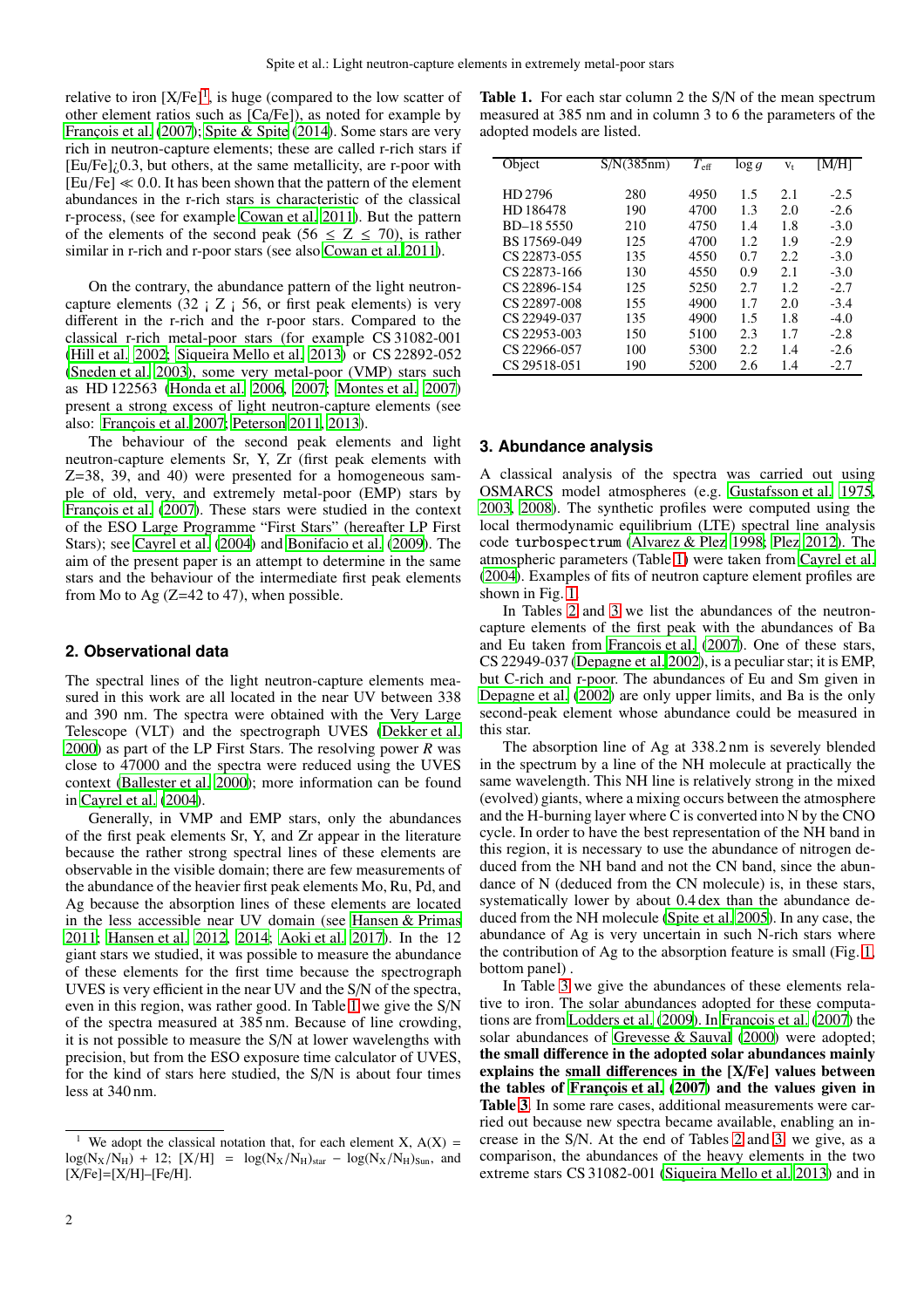

<span id="page-2-0"></span>Fig. 1. Observed profile of the lines of Mo, Ru, Pd, and Ag in BS 17569-049. Crosses indicate the observations. The synthetic profiles were computed with three options: an absence of the neutron-capture element (red dash-dotted line), the adopted abundance indicated in the figure (red thick line), and changing this adopted abundance by  $\pm 0.3$  dex (blue thin lines). BS 17569-049 is a mixed star (therefore with a high abundance of nitrogen) and, as a consequence, the abundance of Ag deduced from the blended feature at 338.28 nm is very uncertain.

HD 122563 [\(Honda et al. 2007\)](#page-9-23). These stars have almost the same metallicity (-2.9 and -2.8, respectively), but the [Ba/Fe] and [Sr/Ba] ratios are very different.

#### 3.1. Comparison of our measurements with previous results

No stars in our sample are in common with the sample of [Aoki et al. \(2017\)](#page-9-8) and only one star is in common with those of [Hansen et al. \(2012,](#page-9-32) [2014\)](#page-9-33): HD186478. With a metallicity

[Fe/H]=–2.59 this star is one of the less metal-poor stars of our sample. Our abundances for HD 186478 agree with the values given by [Hansen et al. \(2012](#page-9-32), [2014\)](#page-9-33) within the errors, except Ag. HD 186478 is a cool giant star with an important mixing between the H burning layer and the surface, and the abundance of nitrogen deduced from the NH band reaches  $[N/Fe] \approx +1.0$ in this star. With this high value of the nitrogen abundance, the NH molecule is able to explain fully the feature at 338.3 nm (see Fig[.1,](#page-2-0) bottom panel for another mixed star). Generally speaking we decided not to take into account the abundance of Ag in the mixed giants.

#### 3.2. Error budget

The error in [X/Fe] linked to our choice of the model parameters was computed as a quadratic sum of the uncertainties on  $T_{\text{eff}}$  (100K), log g (0.2 dex) and the turbulence velocity ( $v_t$ = 2 km s<sup>−</sup><sup>1</sup> ). It is less than 0.08 dex. It is small compared to the error made in fitting the synthetic line profile to the observed spectra. The global error depends on the element (uncertainty in the position of the continuum) and was estimated to be between 0.20 and  $0.25$  dex by François et al. [\(2007\)](#page-9-17). We adopted err=0.2 dex for Sr, Y, and Zr, 0.25 dex for Mo, Ru, and Pd, and 0.3 dex for Ag.

## **4. Analysis of the results**

Among the EMP and VMP stars, there is a very large scatter of neutron-capture element abundances. Some are europiumrich and other europium-poor. Since Eu can be formed almost only by the r-process, these stars are classified as r-rich or rpoor according to their [Eu/Fe] value. It has been shown (but often overlooked) that, in the old stars, there is an excellent correlation between the two ratios [Eu/Fe] and [Ba/Fe]. In Fig[.4](#page-5-0)A [Eu/Ba] is plotted versus [Ba/Fe] for the stars studied from the LP First Stars and the stars studied in a similar way by [Siqueira Mello et al. \(2014](#page-9-43)) and [Siqueira-Mello et al. \(2015\)](#page-9-44). In these very old stars, we found  $[Eu/Ba] = 0.51 \pm 0.09$  dex. The constancy of the ratio [Eu/Ba] has also been noted by [Mashonkina et al.](#page-9-45) [\(2010\)](#page-9-45). In their figure 12, at low metallicity, below [Fe/H]=–2.5, they found  $A(Ba) - A(Eu) \approx 1.1$  dex or [Eu/Ba]  $\approx$  0.56 dex in good agreement with our mean value. This value is close to the pure r-process value [Eu/Ba]  $\approx 0.7$ dex [\(Banerjee et al. 2017\)](#page-9-10).

In such old stars, europium-rich stars are also Ba-rich (and conversely). As a consequence, at very low metallicity since, in particular in turn-off stars and most metal-poor giants, the Eu lines are extremely weak and a very high resolution and S/N ratio are required to measure these lines (see for example [Siqueira Mello et al. 2012\)](#page-9-46), it is possible to use Ba as a proxy of Eu. From Fig. [4](#page-5-0)A, it can be deduced that in normal VMP stars  $[Eu/Fe] = [Ba/Fe] + 0.51 \pm 0.09$  (or  $[Eu/H] = [Ba/H] + 0.51$ ). This is of course generally not valid for carbon-rich metal-poor stars enriched in neutron-capture elements by mass transfer by a more massive companion during its AGB phase.

In the next sections, we compare the relative abundances of the neutron-capture elements in the 11 LP First Stars with the abundances measured in two classical stars: that is, CS 31082-001, the well-known r-rich star [\(Hill et al.](#page-9-19) [2002;](#page-9-19) [Siqueira Mello et al. 2013\)](#page-9-20); and HD 122563 [\(Honda et al.](#page-9-23) [2007\)](#page-9-23), the well-known r-poor star.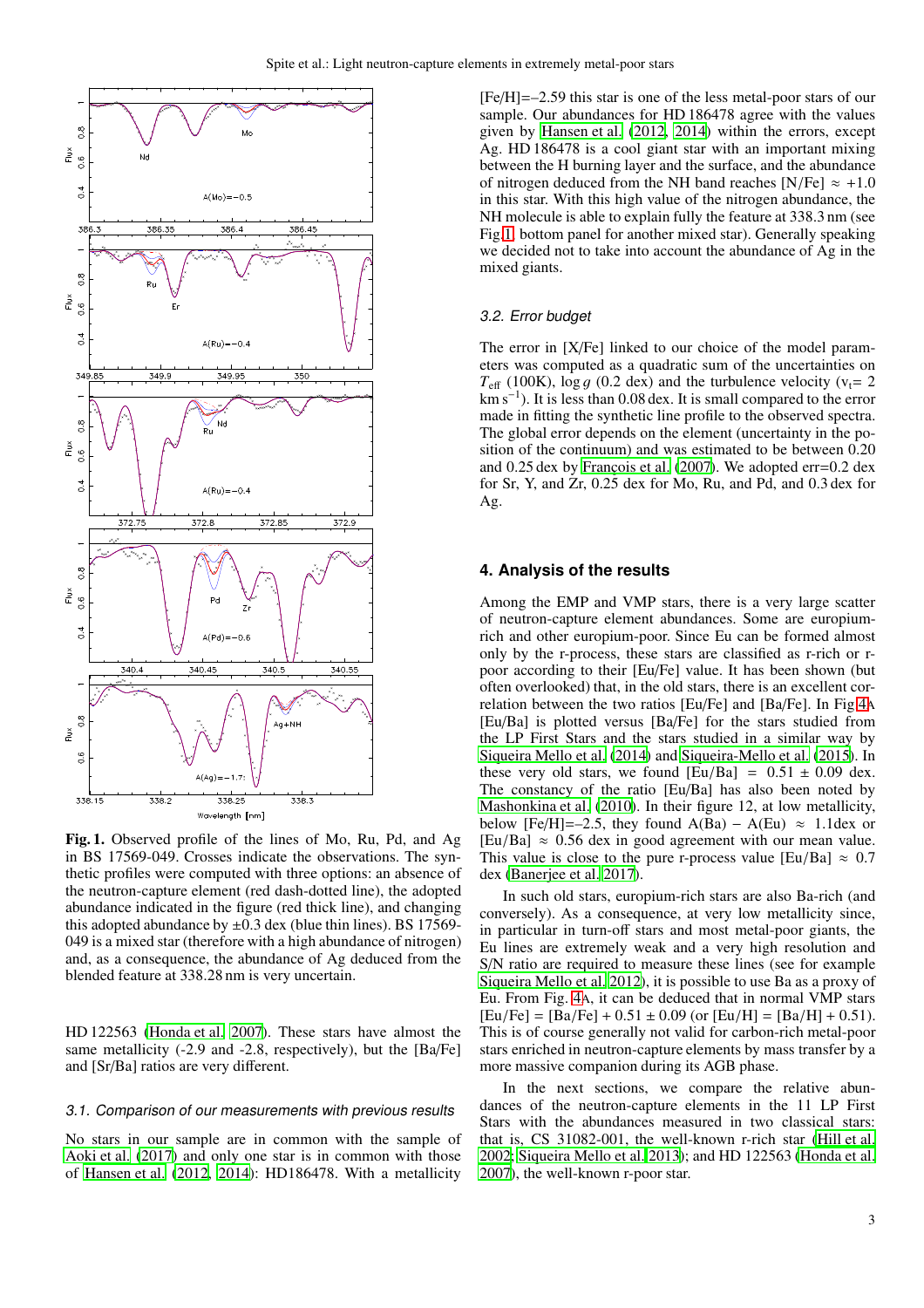

<span id="page-3-1"></span>Fig. 2. Six relations between the ratios [X/H] versus [Sr/H] where X is a first peak element, for the (up to) 11 "LP first stars" studied here (black dots). The blue open diamond represents the peculiar C-rich and Ba-poor star CS 22949-037. The two reference stars HD 122563 (r-poor star) and CS 31082-001 (r-rich star) are represented by an open and a filled red star symbol, respectively. The dashed line shows the one-to-one correspondence line. The typical error is indicated in the right corner of the figures.

<span id="page-3-0"></span>**Table 2.** Metallicities [Fe/H], and  $A(X) = log(N_X/N_H) + 12$  of the elements for the 7 neutron-capture elements of the first peak (+ A(Ba) and A(Eu) ) derived from LTE computations in our 11 "LP first stars". In column 1 lists the identification number ID of the star, also included in Fig. [4](#page-5-0)B. ID=1 is for the star with the lowest [Sr/Ba] ratio and ID=11 for the star with the highest [Sr/Ba] ratio (see [Sr/Ba] in Table [3\)](#page-4-0).

At the end of the table, we give the abundances of these elements in the peculiar C-rich star CS 22949-037 and in the classical r-rich and r-poor stars CS 31082-001 and HD 122563.

| ID | Object                                                                          | [Fe/H]  | A(Sr)   | A(Y)    | A(Zr)   | A(Mo)   | A(Ru)    | A(Pd)   | A(Ag)                    | A(Ba)   | A(Eu)   |
|----|---------------------------------------------------------------------------------|---------|---------|---------|---------|---------|----------|---------|--------------------------|---------|---------|
|    | $Sun*$                                                                          | 0.0     | 2.90    | 2.20    | 2.57    | 1.94    | 1.78     | 1.67    | 1.22                     | 2.18    | 0.53    |
| 1  | CS 22953-003                                                                    | $-2.84$ | 0.30    | $-0.46$ | 0.12    | $-0.50$ | $-0.25$  | $-0.70$ | $\qquad \qquad -$        | $-0.22$ | $-1.28$ |
| 2  | BD-185550                                                                       | $-3.06$ | $-1.15$ | $-1.91$ | $-1.17$ | $-1.50$ | i-1.70   | $-1.70$ | $i - 2.70$               | $-1.67$ | $-2.75$ |
| 3  | CS 22896-154                                                                    | $-2.69$ | 0.74    | $-0.30$ | 0.49    | $-0.30$ | $-0.05$  | $-0.50$ | $-1.10$                  | $-0.05$ | $-1.20$ |
| 4  | CS 22873-055                                                                    | $-2.99$ | $-0.42$ | $-1.28$ | $-0.56$ | $-1.00$ | i-1.70   | $-1.30$ | $\equiv$                 | $-1.31$ | $-2.65$ |
| 5  | BS 17569-049                                                                    | $-2.88$ | 0.35    | $-0.60$ | $-0.01$ | $-0.50$ | $-0.40$  | $-0.60$ | $-1.70$                  | $-0.55$ | $-1.65$ |
| 6  | HD 186478                                                                       | $-2.59$ | 0.50    | $-0.54$ | 0.22    | $-0.35$ | $-0.37$  | $-0.70$ | $\equiv$                 | $-0.42$ | $-1.60$ |
| 7  | CS 22966-057                                                                    | $-2.62$ | 0.20    | $-0.64$ | $-0.06$ | $-0.15$ | 0.05     | $-0.70$ | $\overline{\phantom{m}}$ | $-0.73$ | $-1.80$ |
| 8  | HD 2796                                                                         | $-2.47$ | 0.50    | $-0.48$ | 0.21    | $-0.40$ | $-0.35$  | $-0.70$ | $\overline{\phantom{m}}$ | $-0.48$ | $-1.77$ |
| 9  | CS 29518-051                                                                    | $-2.69$ | 0.41    | $-0.51$ | 0.16    | $-0.50$ | $-0.70$  | $-0.90$ |                          | $-1.01$ | $-2.01$ |
| 10 | CS 22873-166                                                                    | $-2.97$ | $-0.05$ | $-0.86$ | $-0.17$ | $-0.70$ | $-1.20$  | $-1.30$ | $\overline{\phantom{m}}$ | $-1.54$ | $-2.76$ |
| 11 | CS 22897-008                                                                    | $-3.41$ | $-0.05$ | $-1.05$ | $-0.31$ | $-0.70$ | $\equiv$ | $-1.00$ | $-1.40$                  | $-2.36$ |         |
|    | CS 22949-037                                                                    | $-3.97$ | $-0.95$ | $-1.80$ | $-0.87$ | $-0.70$ |          | $-1.20$ |                          | $-2.52$ |         |
|    | CS 31082-001                                                                    | $-2.90$ | 0.72    | $-0.19$ | 0.49    | $-0.11$ | 0.36     | $-0.05$ | $-0.81$                  | 0.40    | $-0.72$ |
|    | HD 122563                                                                       | $-2.77$ | $-0.11$ | $-0.93$ | $-0.28$ | $-0.87$ | $-0.86$  | $-1.31$ | $-1.88$                  | $-1.65$ | $-2.77$ |
|    | $*$ The solar abundances $\Lambda(V)$<br>(2000)<br>are taken from Lodders et al |         |         |         |         |         |          |         |                          |         |         |

The solar abundances  $A(X)_{\odot}$  are taken from [Lodders et al. \(2009](#page-9-41)).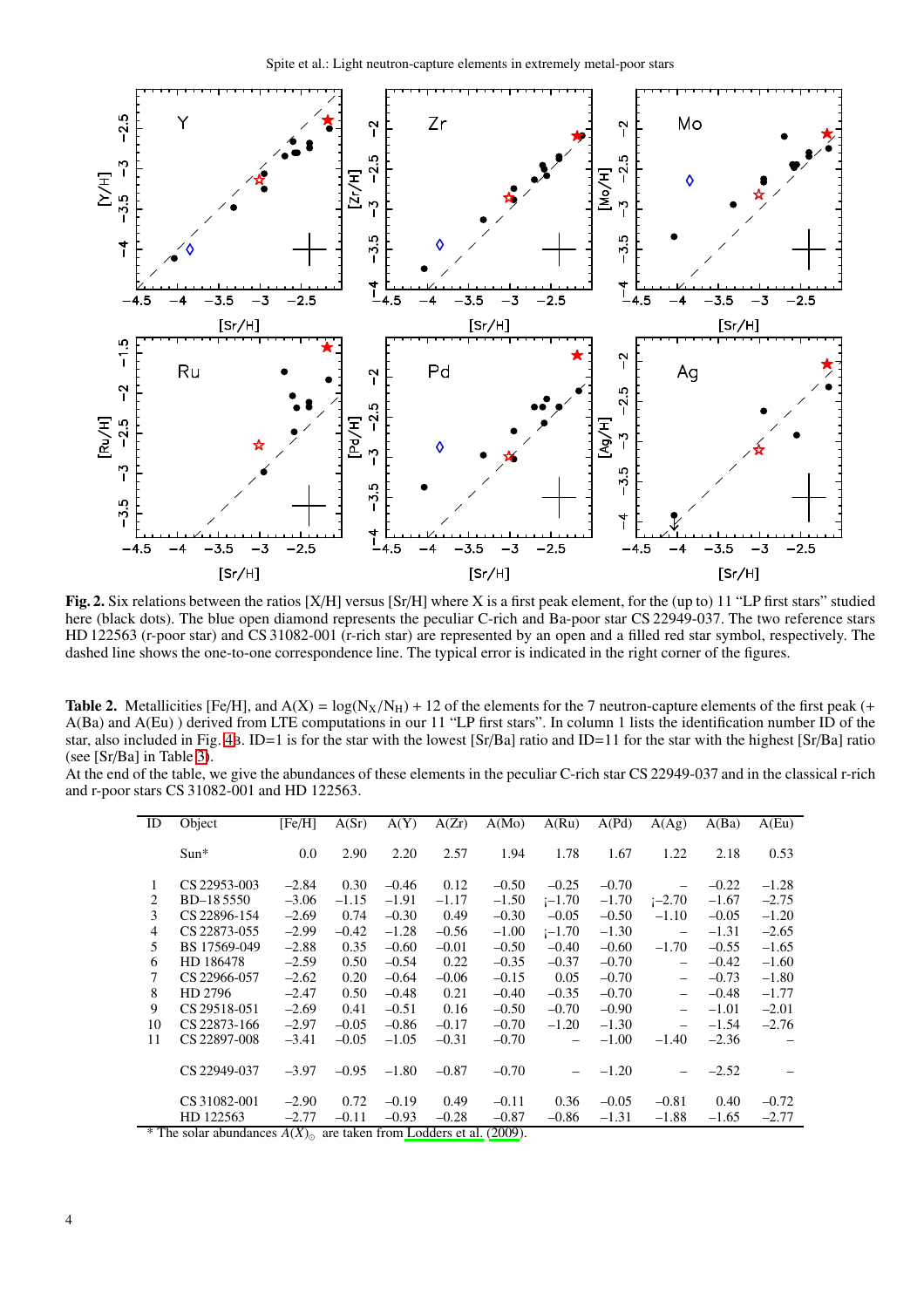

<span id="page-4-1"></span>Fig. 3. Same as Fig. [2,](#page-3-1) but for [X/Fe] vs. [Sr/Fe].

Table 3. Same as Table [2,](#page-3-0) but with [X/Fe]. [Sr/Ba] and [Eu/Ba] are given in columns 13 and 14. The computations are carried out for  $A(Fe)_{\odot} = 7.50$ .

<span id="page-4-0"></span>

|             | ID Object       |         | [Fe/H] [Sr/Fe] [Y/Fe] |         | [Zr/Fe] | [Mo/Fe] | [Ru/Fe]           |         | [Pd/Fe] [Ag/Fe]          | [Ba/Fe] | [Eu/Fe] |         | [Sr/Ba] [Eu/Ba] |
|-------------|-----------------|---------|-----------------------|---------|---------|---------|-------------------|---------|--------------------------|---------|---------|---------|-----------------|
|             | 1 CS 22953-003  | $-2.84$ | 0.24                  | 0.18    | 0.39    | 0.40    | 0.81              | 0.47    |                          | 0.44    | 1.03    | $-0.20$ | 0.59            |
| $2^{\circ}$ | BD-185550       | $-3.06$ | $-0.99$               | $-1.05$ | $-0.68$ | $-0.38$ |                   | $-0.31$ |                          | $-0.79$ | $-0.22$ | $-0.20$ | 0.57            |
|             |                 |         |                       |         |         |         |                   |         |                          |         |         |         |                 |
|             | 3 CS 22896-154  | $-2.69$ | 0.53                  | 0.19    | 0.61    | 0.45    | 0.86              | 0.52    | 0.37                     | 0.46    | 0.96    | 0.07    | 0.50            |
|             | 4 CS 22873-055  | $-2.99$ | $-0.33$               | $-0.49$ | $-0.14$ | 0.05    | $\qquad \qquad -$ | 0.02    |                          | $-0.50$ | $-0.19$ | 0.17    | 0.31            |
| 5.          | BS 17569-049    | $-2.88$ | 0.33                  | 0.08    | 0.30    | 0.44    | 0.70              | 0.61    | $-0.04$                  | 0.15    | 0.70    | 0.18    | 0.55            |
| 6           | HD 186478       | $-2.59$ | 0.19                  | $-0.15$ | 0.24    | 0.30    | 0.44              | 0.22    | $\qquad \qquad -$        | $-0.01$ | 0.46    | 0.20    | 0.47            |
|             | CS 22966-057    | $-2.62$ | $-0.08$               | $-0.22$ | $-0.01$ | 0.53    | 0.89              | 0.25    | $\overline{\phantom{0}}$ | $-0.29$ | 0.29    | 0.21    | 0.58            |
| 8.          | HD 2796         | $-2.47$ | 0.07                  | $-0.21$ | 0.11    | 0.13    | 0.34              | 0.10    |                          | $-0.19$ | 0.17    | 0.26    | 0.36            |
|             | 9 CS 29518-051  | $-2.69$ | 0.20                  | $-0.02$ | 0.28    | 0.25    | 0.21              | 0.12    | $\overline{\phantom{0}}$ | $-0.50$ | 0.15    | 0.70    | 0.65            |
|             | 10 CS 22873-166 | $-2.97$ | 0.02                  | $-0.09$ | 0.23    | 0.33    | $-0.01$           | 0.00    |                          | $-0.75$ | $-0.32$ | 0.77    | 0.43            |
|             | 11 CS 22897-008 | $-3.41$ | 0.46                  | 0.16    | 0.53    | 0.77    | $\qquad \qquad -$ | 0.74    | 0.79                     | $-1.13$ |         | 1.59    |                 |
|             | CS 22949-037    | $-3.97$ | 0.12                  | $-0.03$ | 0.53    | 1.33    | $\qquad \qquad -$ | 1.10    |                          | $-0.73$ |         | 0.85    |                 |
|             | CS 31082-001    | $-2.90$ | 0.72                  | 0.51    | 0.82    | 0.85    | 1.48              | 1.18    | 0.87                     | 1.12    | 1.65    | $-0.43$ | 0.53            |
|             | HD 122563       | $-2.77$ | $-0.24$               | $-0.36$ | $-0.08$ | $-0.04$ | 0.13              | $-0.21$ | $-0.33$                  | $-1.06$ | $-0.53$ | 0.82    | 0.53            |

# 4.1. Correlations between the abundances of the first peak elements

[2014](#page-9-43)). We wonder about the abundances of the first peak (from

Sr to Ag).

Generally speaking, in all the EMP and VMP stars there is a rather good correlation between the abundance patterns of the second peak elements, extended from Ba to Yb, (see e.g. François et al. 2007; [Montes et al. 2007;](#page-9-24) [Siqueira Mello et al.](#page-9-43) Mo, Ru, Pd, and Ag, and in Fig. [3](#page-4-1) [X/Fe] versus [Sr/Fe]. The excellent correlation between [Y/Fe] and [Sr/Fe] was already underlined by François et al. (2007). For the other elements of the first peak, the correlation is also good but the scatter is larger (see also [Hansen et al. 2012](#page-9-32)).

In Fig. [2](#page-3-1) we plot  $[X/H]$  versus  $[Sr/H]$ , where X is for Y, Zr,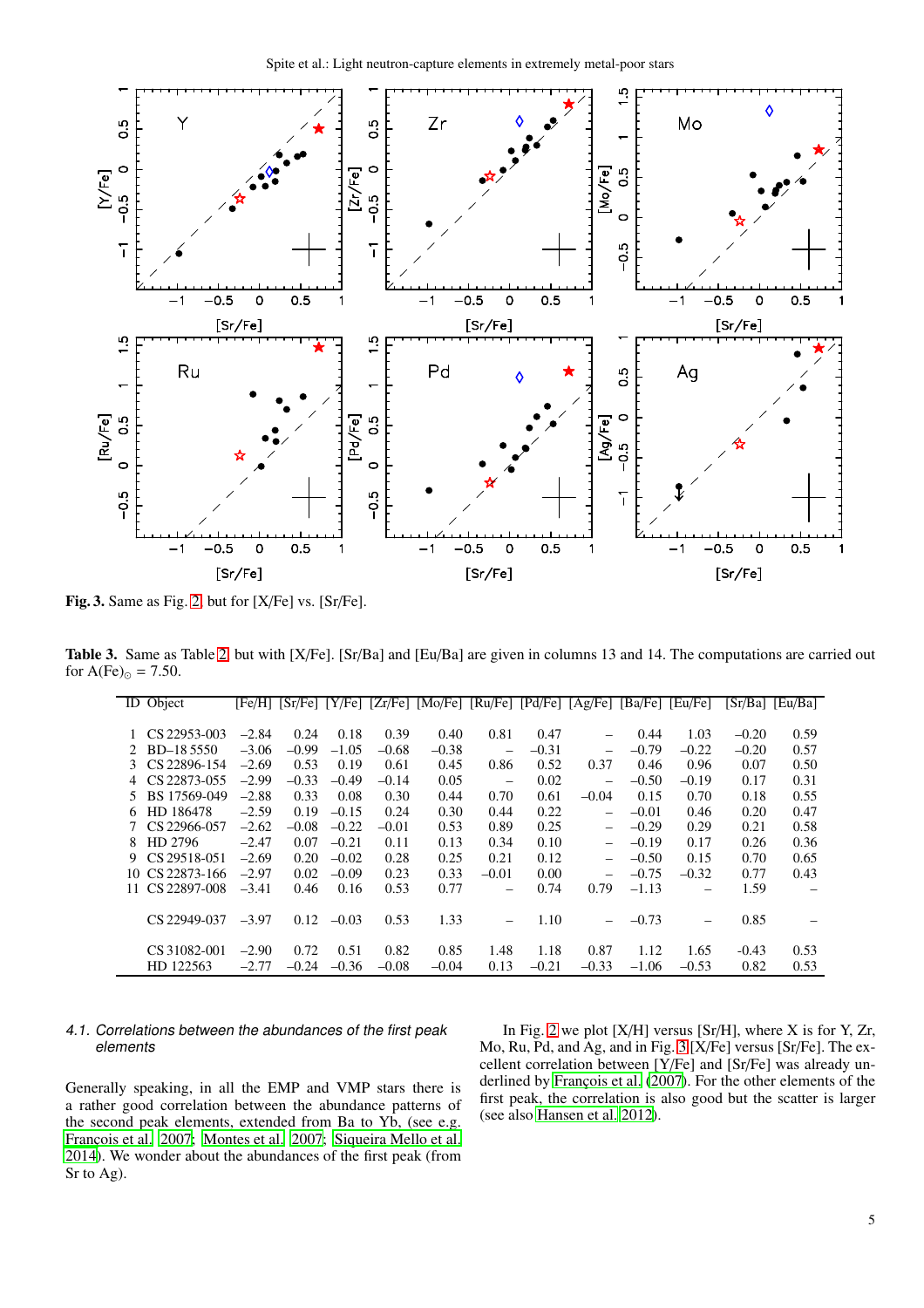

<span id="page-5-0"></span>Fig. 4. [Eu/Ba] and [Sr/Ba] vs. [Ba/Fe] for the stars studied from the LP First Stars and the stars studied by [Siqueira Mello et al.](#page-9-43) [\(2014\)](#page-9-43) and [Siqueira-Mello et al.](#page-9-44) [\(2015\)](#page-9-44). The open triangles represent the turn-off stars and the open squares the giants. The big square symbols indicate the 11 giants studied here and the number given at the centre of the squares in panel B refers to the identification of the star in Tables [2](#page-3-0) and [3](#page-4-0) (with higher numbers for higher [Sr/Ba]). CS 31082-001 (red filled star symbol) and HD 122563 (red open star symbol) are the '=reference stars. CS 22949-037 (blue open diamond, only on panel B) is a peculiar C-rich metal-poor giant.

In panels A and B a red dashed line is drawn at [Ba/Fe]=0.0; in panel A the dotted line represents the mean LTE value of [Eu/Ba] in VMP stars (close to a pure r process value as observed in CS 31082-001) and in panel B the minimum of [Sr/Ba] close to a pure r-process production as observed in CS 31082-001. The dash-dotted line in panel B indicates the upper limit of [Sr/Ba].



<span id="page-5-1"></span>Fig. 5. Abundance patterns of the neutron capture elements for the stars of our sample with [Sr/Ba] < 0.10. The blue line represents the pattern in CS 31082-001, which is a standard r-rich star, and the red line represents the pattern in HD 122563, which is an r-poor star with a high value of [Sr/Ba].

#### 4.2. A peculiar object: CS 22949-37

The star CS 22949-37 [\(Depagne et al. 2002;](#page-9-39) [Norris et al. 2002\)](#page-9-47) is classified as CEMP-no by [Masseron et al. \(2010](#page-9-48)), i.e. C-rich and EMP, without enhancement of the neutron-capture elements. The abundance anomalies in C-rich stars are often explained by recent pollution by a companion in its AGB phase. But the radial velocity  $V_R$  of CS 22949-37 does not seem to be variable; in 2000 and 2001 [Depagne et al. \(2002\)](#page-9-39) found  $V_R = -125.64$ and  $-125.62 \pm 0.2$  km s<sup>-1</sup> and in 2013 [Starkenburg et al.](#page-9-49) [\(2014\)](#page-9-49) measured  $V_R = -125.9 \pm 0.3$  km s<sup>-1</sup>. Therefore it is improbable that the star be a binary unless it is seen pole on. The abundances of this star should represent the abundances in the cloud that formed the star. [Choplin et al. \(2017](#page-9-50)) have explained the observed distribution of the elements (from C to Fe) in single CEMP stars by the elements produced by fast rotating massive stars (FRMS). With its high overabundance of Na and Mg and with a ratio  ${}^{12}C/{}^{13}C = 4.0$ , the element pattern of CS 22949-37, is rather similar to the pattern of HE 2139-5432 fairly well represented by the model 20s7mix (figure 11 of [Choplin et al.](#page-9-50) [2017\)](#page-9-50).

In Fig. [3,](#page-4-1) the star CS 22949-37 has a normal [Y/Fe] ratio compared to the other LP first stars but it seems to be rich in Zr, Mo, and Pd. The very weak lines of Ru could not be measured in this EMP star with [Fe/H]=–4.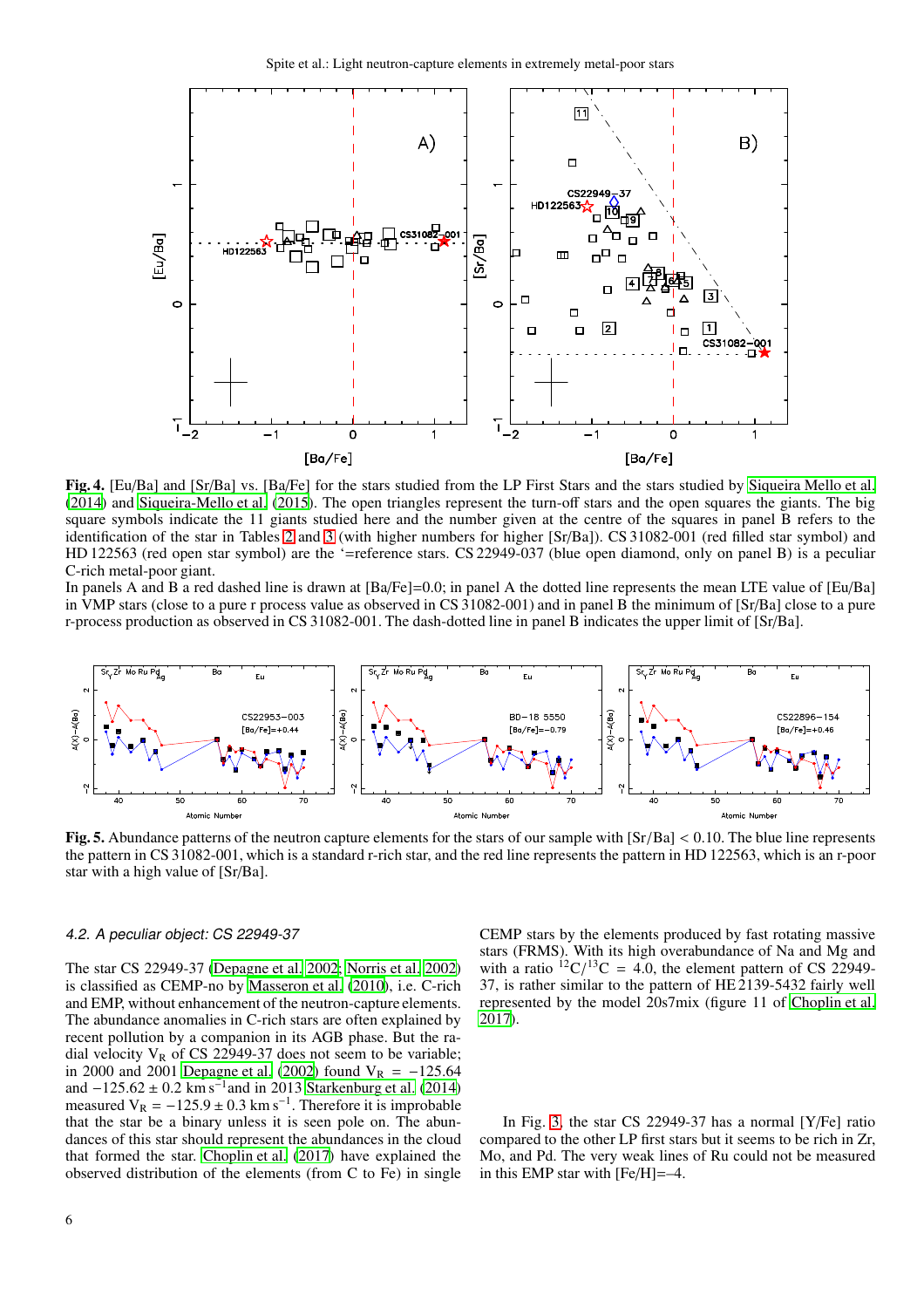

<span id="page-6-0"></span>Fig. 6. Abundance patterns of the neutron capture elements for the stars of our sample with the intermediate ratios:  $0.10 < [Sr/Ba]$ 0.50. The symbols are the same as in Fig[.5.](#page-5-1)



<span id="page-6-1"></span>Fig. 7. Abundance patterns of the neutron capture elements for the two stars of our sample very similar to HD 122563 (with  $[Sr/Ba] \sim 0.75$ ). The symbols are the same as in Fig[.5.](#page-5-1)



<span id="page-6-2"></span>Fig. 8. Abundance pattern of the neutron capture elements in CS 22897-008 (with [Sr/Ba] ∼ 1.6), compared to CS 31082-001 (blue line) and HD 122563 (red line).

#### 4.3. Sr/Ba scatter in metal-poor stars

The abundance of the elements inside a given peak (first or second) are well correlated (see Fig. [3\)](#page-4-1). But there is no clear correlation between the abundance of a first peak element (like Sr) and the abundance of a second peak element (like Ba). For example in Fig. [4](#page-5-0)B we plot the [Sr/Ba] ratio versus [Ba/Fe] for all the stars of the ESO LP First Stars and the stars studied in a homogeneous way by [\(Siqueira Mello et al. 2012;](#page-9-46) [Siqueira-Mello et al.](#page-9-44)

[2015\)](#page-9-44). The position of the 11 EMP stars analysed here, are indicated, by numbered open squares. These stars are identified by numbers from 1 (for the star with the lowest [Sr/Ba] ratio) to 11 for the star with the highest ratio (see Table 2). The position of the CEMP-no star CS 22949-37 is indicated with a blue diamond. All the stars in this figure have a metallicity [Fe/H] below or equal to –2.5, of which most are concentrated in the rather narrow range  $[Fe/H] = -3.1 \pm 0.3$  dex.

[Roederer \(2013\)](#page-9-51) remarked that in field stars the scatter of the relation [Ba/H] versus [Sr/H] increases when [Ba/H] decreases. It is clear from Fig. [4](#page-5-0)B that the scatter of [Sr/Ba] strongly increases when [Ba/Fe] decreases [\(Spite & Spite 2014;](#page-9-18) [Spite et al. 2014](#page-9-52); [Jacobson et al. 2015\)](#page-9-53). The horizontal dotted line in Fig. [4](#page-5-0)B represents the minimum of [Sr/Ba] corresponding to its value in the r-rich stars and characteristic of the main r-process. The dash-dotted line which, for each value of [Ba/Fe], seems to mark the upper limit of [Sr/Ba], corresponds to the line at  $[Sr/Ba]=-[Ba/Fe]+0.7$ . The existence of this limit means in fact, that  $[Sr/Fe]$  is never higher than about  $+0.7$  dex a value close to the value observed (at this metallicity) in the r-rich stars, such as CS 31082-001, CS 22892-052 [\(Sneden et al. 2003](#page-9-21), [2008\)](#page-9-54), CS 29497-004 [\(Hill et al. 2016\)](#page-9-55), or RAVE J203843.2– 002333 [\(Placco et al. 2017\)](#page-9-56). This is also the observed upper limit of [Sr/Fe] at all metallicities following François et al. (2007, see their Fig.1).

The stars with a ratio  $[Ba/Fe]$  around  $-1$ . dex, show a range of [Sr/Ba] spanning about 2 dex. For example, the star BD–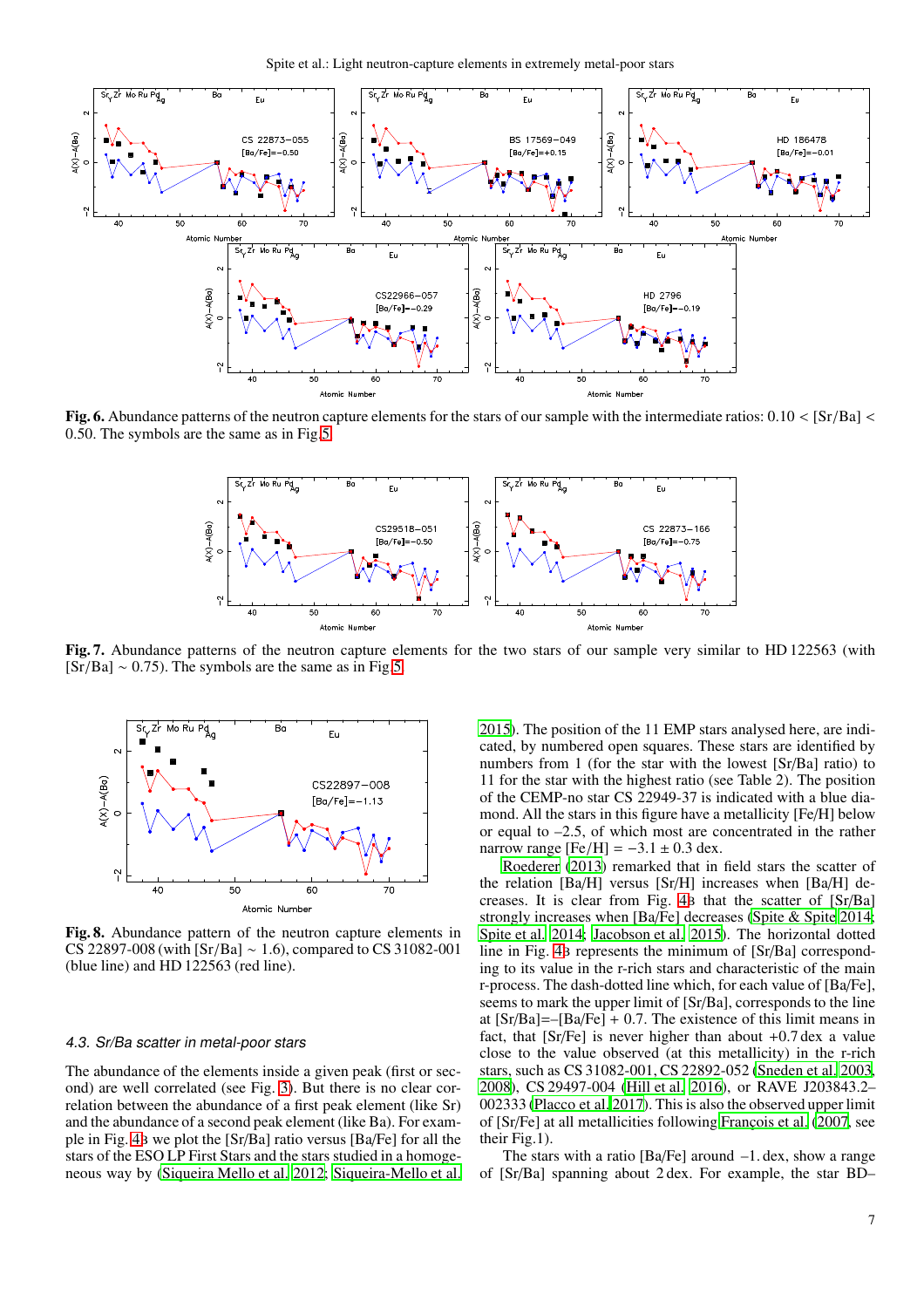

<span id="page-7-0"></span>Fig. 9. Line of Mo in BD–18 5550. Crosses represent the observations. The synthetic profiles were computed with an absence of Mo (red dash-dotted line, here practically at the position of the continuum), the adopted abundance  $A(Mo) = -1.4$  (red thick line), and changing this abundance by  $\pm 0.3$  dex (blue thin lines for  $A(Mo) = -1.7$  and  $-1.1$ ).

18 5550 (labelled 2 in Fig[.4](#page-5-0)B) has about the same Sr/Ba ratio as the classical r-rich star (CS 31082-001), but one of our stars (CS 22897-008, labelled 11 in Fig[.4](#page-5-0)B) has a Sr/Ba ratio that is even higher than the ratio measured in the extreme star HD 122563. Below  $[Ba/Fe]=-1$ , the scatter of  $[Sr/Ba]$  does not continue to increase (it even seems to decrease) but the number of stars is very small and this partial trend is probably not significant.

## 4.4. Abundance patterns of the neutron-capture elements in our sample of stars

In Figs. [5,](#page-5-1) [6,](#page-6-0) [7,](#page-6-1) and [8](#page-6-2) we present the abundance patterns of the neutron-capture elements in our sample of stars. The figures are sorted by increasing [Sr/Ba]. The abundances of the first peak elements are from Table [2,](#page-3-0) and the abundances of the sec-ond peak elements are from François et al. [\(2007\)](#page-9-17) rescaled to the solar abundances of [Lodders et al. \(2009](#page-9-41)). The data of the first and second peak of the reference stars were taken from [Siqueira Mello et al. \(2013\)](#page-9-20) for CS 31082-001 (blue line in the figures) and from [Honda et al.](#page-9-23) [\(2007\)](#page-9-23) for HD 122563 (red line). We did not find the Holmium  $(Z=67)$  abundance in HD 122563 in the literature; therefore, to allow a comparison with the stars here studied (Figs. [5](#page-5-1) to [8\)](#page-6-2), we measured the 345.6 nm line of Ho in the ESO spectra of this star and found  $A(Ho) = -3.6$ , i.e. [Ho/Fe]=–1.32 (atomic data from [Lawler et al. 2004](#page-9-57)).

## 4.4.1. Stars with a [Sr/Ba] ratio close to the low ratio observed in r-rich stars

In this class we studied three stars with  $[Sr/Ba] < +0.1$  (Fig[.5\)](#page-5-1). Two of these stars, CS 22953-003 and CS 22896-154, for which  $[Ba/Fe]=+0.44$  and  $+0.46$  dex, can be considered as r-rich but the third star, BD–18 5550, for which [Ba/Fe]=–0.79 (and [Eu/Fe]=–0.22 dex), is an r-poor star. In these three stars, the abundance pattern of the first peak elements is rather close to the pattern of the typical r-rich star CS 31082-001. In a recent paper, [Roederer \(2017\)](#page-9-58) found also that the pattern of the n-capture elements in BD–18 5550 is close to the pattern of the main r-process. However we note that, in BD–18 5550, the abundance of molybdenum seems to be stronger than expected. In the region of the molybdenum line, the S/N ratio of the spectrum is close to 350 (Fig. [9\)](#page-7-0) and we derived  $A(Mo) = -1.4 \pm 0.2$ . This corresponds to 0.04 atoms of molybdenum for  $10^{12}$  H atoms, which is four times more than the predictions of a pure r-process. At this very low abundance of the neutron capture

elements ([Ba/H]  $\approx$  -3.8) a very weak pollution is able to alter the abundance ratios.

Like BD–18 5550, three other stars studied in the LP First Stars associate a low [Ba/Fe] ratio (below -1) and a low [Sr/Ba] ratio (François et al. 2007). These stars are CS 22172-002, CS 29502-042, and CS 22885-096. We could not study the pattern of the first peak abundances in these stars because the S/N of the obtained spectra did not allow the measurements of extremely weak lines.

## 4.4.2. Stars with an 'intermediate [Sr/Ba] ratio

The five stars (Fig. [6\)](#page-6-0) of our sample with a value of [Sr/Ba] higher than in CS 31082-001, but lower than in HD 122563, have a pattern of the neutron-capture elements intermediate between these two stars. This enhancement seems to be almost uniform for all the first peak elements that we measured. However in CS 22966-057 molybdenum seems to be more enhanced than the other first peak elements.

## 4.4.3. Stars with a very high [Sr/Ba] ratio

In Fig. [7](#page-6-1) and [8](#page-6-2) the stars have a [Sr/Ba] ratio higher than 0.7 dex. All these stars are r-poor with a low ratio [Ba/Fe]  $\leq$ −0.5. The two stars CS 29518-051 and CS 22873-166 (Fig. [7\)](#page-6-1) have the same distribution of the neutron-capture elements as HD 122563; their first peak elements are enhanced by a factor of about ten relative to the classical r-rich star CS 31082-001.

One of the stars analysed here, CS 22897-008 (Fig. [8\)](#page-6-2), seems to be even more extreme than HD 122563; compared to the classical r-rich star CS 31082-001, the first peak elements are almost uniformly enhanced by a factor of 100. This extreme star has a very low [Ba/H] ratio of –4.6. The lines of the heaviest elements are not visible, and the estimated values of the corresponding equivalent widths are of the order of, or less than 1mÅ, which is obviously too small to be measured on our spectra.

## **5. Discussion**

#### 5.1. Heavy elements enrichment in VMP and EMP stars

[Roederer \(2013\)](#page-9-51) noted that the yields of the heavy elements have to be decoupled from the production of magnesium and iron in order to explain the small observed dispersion in the ratios of light metals (such as [Mg/Fe]) and the large dispersion observed for [Eu/Fe], [Ba/Fe], and [Sr/Fe]. In the previous sections, we have shown that in our sample of metal-poor stars with [Fe/H] close to  $-3.0$ 

• there is a good correlation among abundances of the neutroncapture elements belonging to the first peak (Fig. [2](#page-3-1) and Fig. [3\)](#page-4-1);

- the scatter of [Sr/Ba] increases when [Ba/Fe] decreases (Fig.
- [4](#page-5-0)B) whereas [Eu/Ba] remains constant (Fig. [4](#page-5-0)A); and

• many metal-poor stars (8 out of 11) have an abundance pattern of heavy elements that is clearly different from the main r-process predictions as represented by the abundance pattern in CS 31082-001 (Fig. [6,](#page-6-0) [7,](#page-6-1) and [8\)](#page-6-2).

Since at this low metallicity a contamination by classical sprocess yields from typical AGB stars was thought to be very improbable, the abundance pattern of HD 122563 was first explained by a peculiar process producing all the elements of the first and second peak: weak r-process in [Honda et al.](#page-9-23) [\(2007\)](#page-9-23)), truncated r-process in [Boyd et al.](#page-9-59) [\(2012\)](#page-9-59), and also s-process in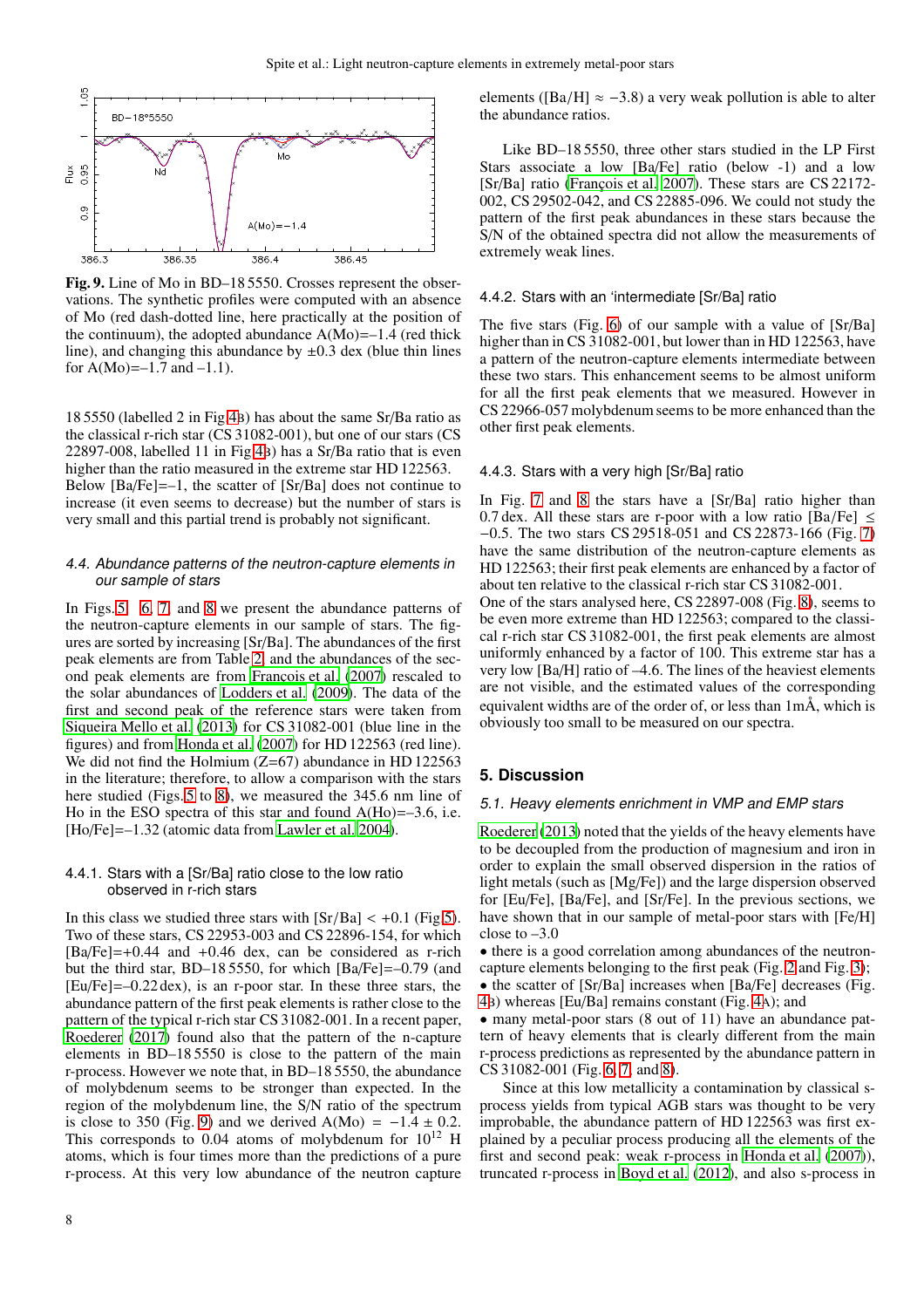

<span id="page-8-1"></span>Fig. 10. Simulation of the effect of a pollution on the r-rich star CS 31082-001. We assume that a star such as CS31082-001 undergoes a pollution similar in atom numbers per  $10^{12}$  hydrogen atoms as the pollution undergone by CS 22897-008. The black squares represent the abundances before pollution and the diamonds indicate the abundances after pollution. In such a star, the effect of the pollution is almost not visible.

rotating massive VMP stars [\(Frischknecht et al. 2016\)](#page-9-15) (see also Limongi & Chieffi  $(2015)^2$  $(2015)^2$  $(2015)^2$ ).

The fact that the spread in [Sr/Ba] increases when [Ba/Fe] decreases (Fig. [4](#page-5-0)B) rather suggests an enrichment in heavy elements of the matter in two independent steps. A first enrichment in pure r-process elements (as seen in CS 3102-001 and in the stars in Fig. [5\)](#page-5-1) and, independently, an enrichment of mainly the first peak elements (as also suggested by [Cescutti et al. 2013](#page-9-60); [Roederer 2017\)](#page-9-58). This contamination by a second mechanism becomes visible and even dominates in stars that are originally rpoor such as HD 122563 and also in particular CS 22897-008 (Fig. [7\)](#page-6-1). If an r-rich star undergoes this same contamination, the observed distribution of the neutron-capture elements abundances (and in particular the ratio [Sr/Ba] ) is not significantly affected. We assume (Fig[.10\)](#page-8-1) that CS 31082-001 undergoes a pollution similar (in number of atoms per  $10^{12}$  atoms of hydrogen) to the pollution needed to explain in this context, the pattern of CS 22897-008. The star CS 31082-001 is already so rich in ncapture elements that the change in the observed distribution of the neutron-capture abundances is not significant. As a consequence, this second mechanism could be very frequent in the history of the metal enrichment of the Galaxy. An r-poor star with [Sr/Ba] close to the pure r-process value (like BD–18 5550) would not have undergone a significant contamination by the second mechanism, unlike HD 122563 and the stars in Figs. [7](#page-6-1) and [8.](#page-6-2)

In Fig. [4](#page-5-0)A, at a given value of [Ba/Fe], the [Sr/Ba] ratio depends on the importance of the contamination of the matter by the second mechanism. When a star is r rich, a pollution similar to the pollution observed in some r-poor stars is not perceptible and the ratio [Sr/Ba] remains constant. Thus at a given metallicity (here [Fe/H]=–3.0) the scatter of [Sr/Ba] increases when [Ba/Fe] decreases.

#### 5.2. CEMP star CS 22949-037

In addition to the 11 classical VMP-EMP stars analysed here, we also considered the carbon-rich star CS 22949-037 (Table [2,](#page-3-0) and [3\)](#page-4-0), previously analysed in the context of the LP First Stars [\(Depagne et al. 2002](#page-9-39)). This star is EMP (with  $[Fe/H] = -3.97$ ), N-rich, and somewhat Zn-rich, but Ba-poor (Fig[.11\)](#page-8-2). Since the abundance of Zr was not measured in [Depagne et al. \(2002\)](#page-9-39), we



<span id="page-8-2"></span>Fig. 11. Zn abundance in the VMP and EMP giants here studied. The position of the two reference stars CS 31082-001 (rrich) and HD 122563 (r-poor but Sr-rich) stars are indicated by red filled circles and both have a normal position for their metallicity. On the contrary, CS 22897-008 and the CEMP star CS 22949-037 seem to be Zn-rich.



<span id="page-8-3"></span>Fig. 12. Abundance pattern of the neutron capture elements in the CEMP star CS 22949-037 compared to CS 31082-001 (blue line) and HD 122563 (red line).

measured the Zr lines in addition to Mo and Pd. In Fig. [3](#page-4-1) this star stands out from the mean relations between the first peak elements observed in the EMP-VMP stars of our sample. Although the Y abundance seems to be normal, obviously, in this star, the abundances of Zr, Mo, and Pd are enhanced.

The pattern of the element abundances (Fig. [12\)](#page-8-3) is somewhat similar to the pattern of HD 122563 for Sr, Y, and Zr, but with higher abundances of Mo and Pd. This star is included in the paper by [Frischknecht et al. \(2016\)](#page-9-15) (their section 6.2.2 and Table 8). These authors suggest (from only the few abundances available at this time, and mainly the [Sr/Ba] ratio) that the peculiar pattern of CS 22949-037 could be explained by a FRMS model. It would be interesting to check whether in particular, Zr, Mo, and Pd could be simultaneously explained.

## **6. Conclusions**

The general distribution of the heavy elements in space and time, shows a very complex picture. It seems that it is possible to explain our detailed observations by an enrichment in n-capture elements in two different events (as proposed by [Qian & Wasserburg 2001,](#page-9-61) [2007;](#page-9-62) [Hansen et al. 2014](#page-9-63)).

In one event the natal cloud would be enriched by pure r-process products of the primitive supernovae.

In another event this material would be enriched in (mainly) the first peak elements. However, we stress that the data do not suggest in which order (if any) these two events occurred.

<span id="page-8-0"></span><sup>2</sup> https://ia2-owncloud.oats.inaf.it/index.php/s/U1yJ03hqz5T67va